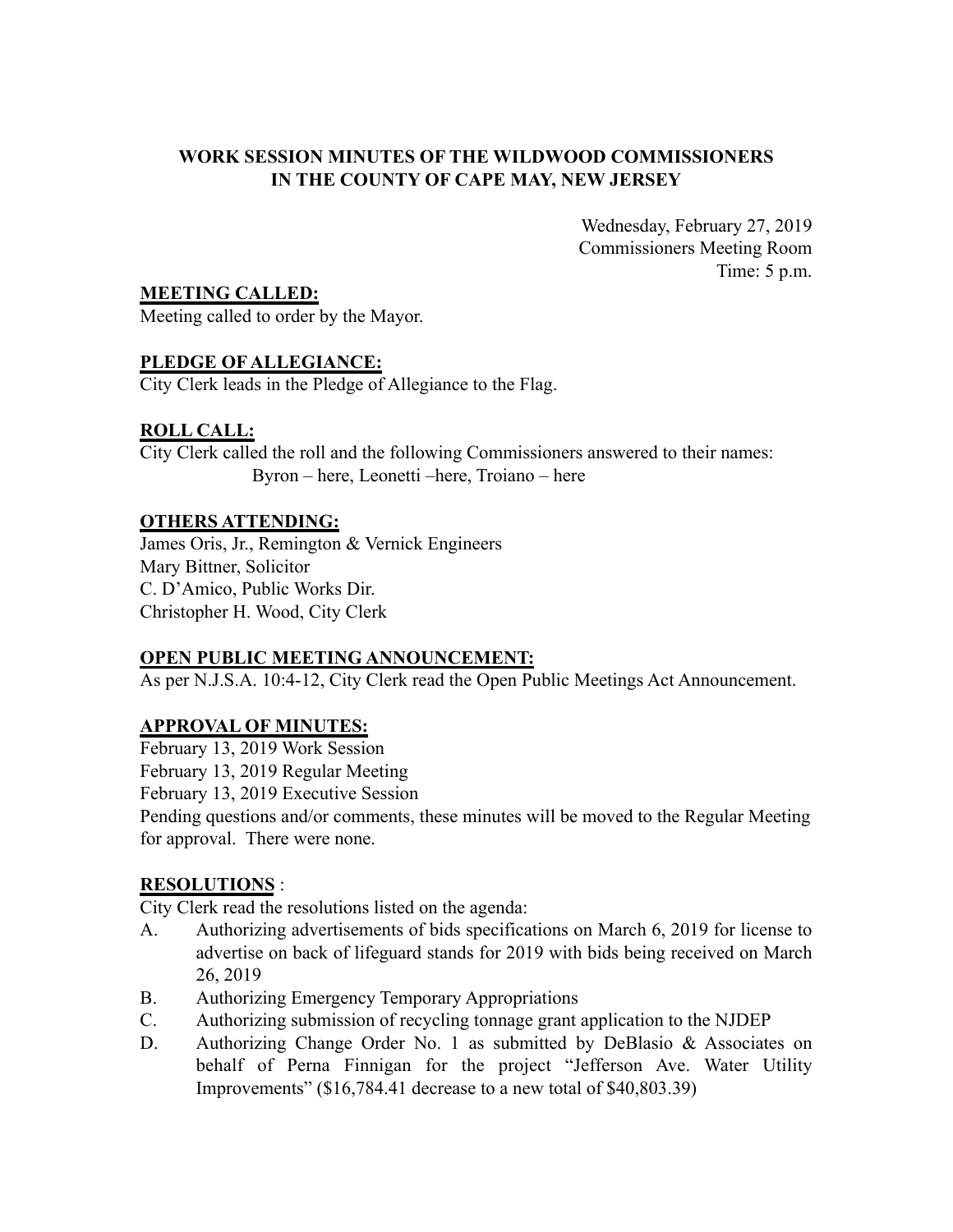- E. Amending contract with Remington & Vernick Engineers for "Water Tank Evaluation and Improvement Program" (\$36,500.00 increase to a new total of \$134,500.00)
- F. Authorizing Change Order No. 1 as submitted by Remington & Vernick Engineers on behalf of Lindemon Construction for the project "Septic System at Rt. 47 Water Plant" (\$11,700.00 decrease to a new total of \$90,570.00)
- G. Approving Amusement Game License(s)
- H. Authorizing refund of ambulance billing to Linda Clark due to duplicate payment (\$49.89)
- I. Authorizing Change Order No. 1 as submitted by Remington & Vernick Engineers on behalf of Ricky Slade Construction for the project "Reconstruction of Magnolia Ave." (\$485.27 decrease to a new total of \$476,125.47)
- J. Authorizing an alternate to a fair and open contract pursuant to N.J.S.A. 19:44A OR 20.5 as appropriate to Richard Gabriel Associates of Horsham, PA re: Valuation of Post-Retirement Benefits to GASB 75 Standards (\$7,200.00)
- K. Authorizing payment of bills in the amount of \$2,053,500.87 dated February 27, 2019
- L. Authorizing filing of all reports and other data contained in this agenda

# **ADDITIONAL RESOLUTIONS**

- I. Authorizing an alternate to a fair and open contract pursuant to N.J.S.A. 19:44A OR20.5 as appropriate to Cherry Valley Tractor Sales re: Bobcat Compact Loader (\$21,065.49)
- II. Authorizing Joseph O'Brien to provide Project Management Services for new public works facility (\$39,000.00)

The Mayor noted that the public hearings for the BID/SID Budgets will be conducted on March 27, 2019, 3:30 p.m.

# **ORDINANCES:**

Deferred until March 13, 2019, 3:30 p.m.

# **UNFINISHED BUSINESS:**

None

# **COMMUNICIATIONS:**

None

# **APPLICANTS:**

- Raffle, Knights of Columbus, May 18, 2019, Wildwoods Convention Center
- Bingo, Crusader Club of Wildwood Catholic High School, March 2, 2019, 2901 New Jersey Ave.
- Bingo, Greater Wildwood Rotary Club, April 5, 2019, Wildwoods Convention **Center**

These items were moved to the Regular Meeting agenda for consideration.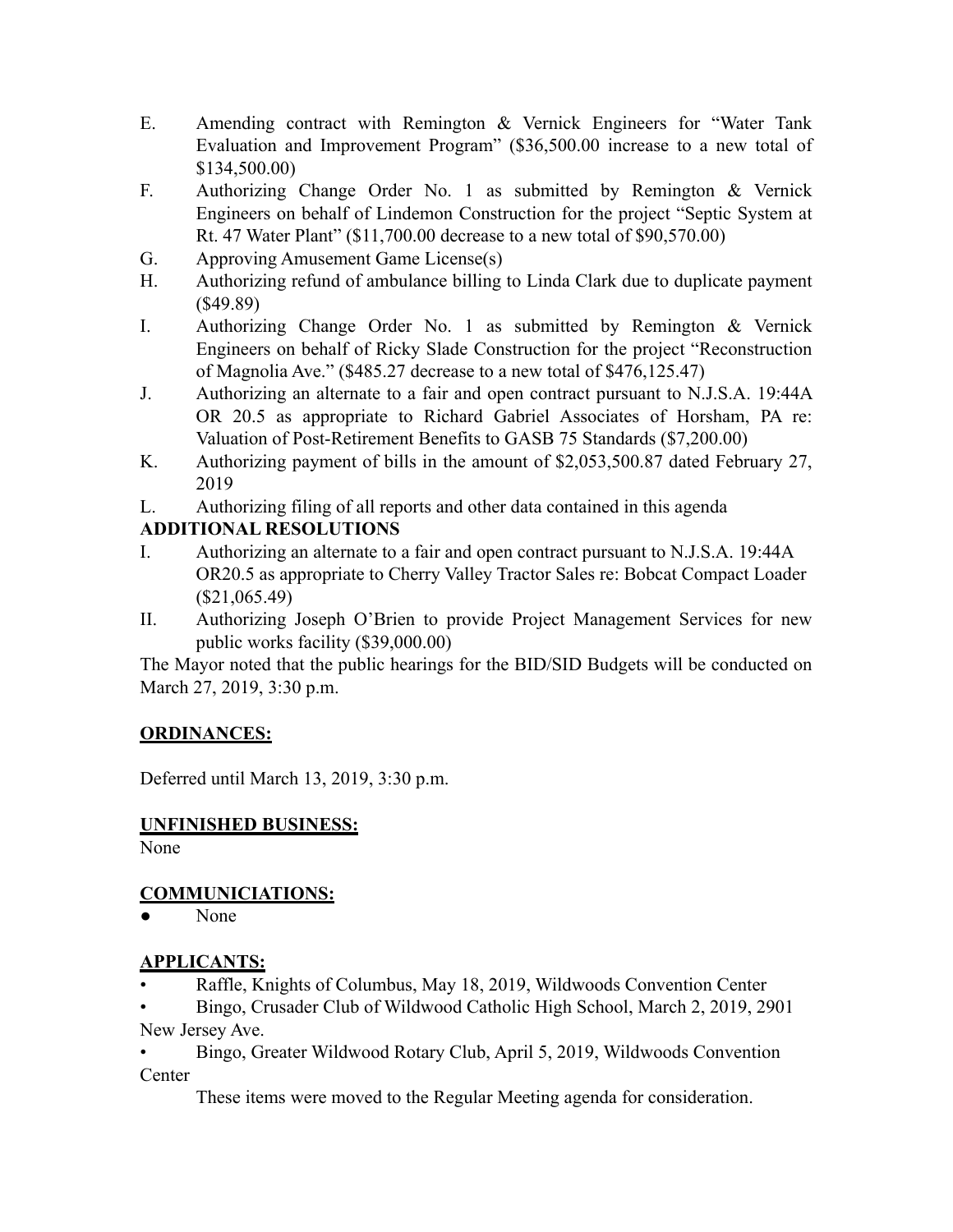## **NEW BUSINESS:**

None

### **REPORTS:**

Engineer's Report – On file in the Engineer's Office.

### **EXECUTIVE SESSION:**

None

**ADJOURNED:** There being no further business to be discussed, this Work Session meeting was adjourned at 5:13 p.m. Remarks as typed highlighted not verbatim as to subject matter.

MOTION: Byron SECONDED: Leonetti ROLL CALL: Byron – Yes, Leonetti – Yes, Troiano – Yes

PETER BYRON, COMMISSIONER

## ANTHONY LEONETTI, COMMISSIONER

 $\mathcal{L}_\text{max}$  , where  $\mathcal{L}_\text{max}$  and  $\mathcal{L}_\text{max}$  and  $\mathcal{L}_\text{max}$  and  $\mathcal{L}_\text{max}$ 

 $\mathcal{L}_\text{max}$  , where  $\mathcal{L}_\text{max}$  and  $\mathcal{L}_\text{max}$  and  $\mathcal{L}_\text{max}$  and  $\mathcal{L}_\text{max}$ 

 $\mathcal{L}_\text{max}$  , where  $\mathcal{L}_\text{max}$  and  $\mathcal{L}_\text{max}$  and  $\mathcal{L}_\text{max}$  and  $\mathcal{L}_\text{max}$ 

## ERNEST TROIANO, JR., MAYOR

ATTEST:\_\_\_\_\_\_\_\_\_\_\_\_\_\_\_\_\_\_\_\_\_\_\_\_\_\_\_\_\_\_\_\_\_\_

## CHRISTOPHER H. WOOD, CITY CLERK

DATE MINUTES APPROVED: March 13, 2019 CHRISTOPHER H. WOOD, CITY

**CLERK**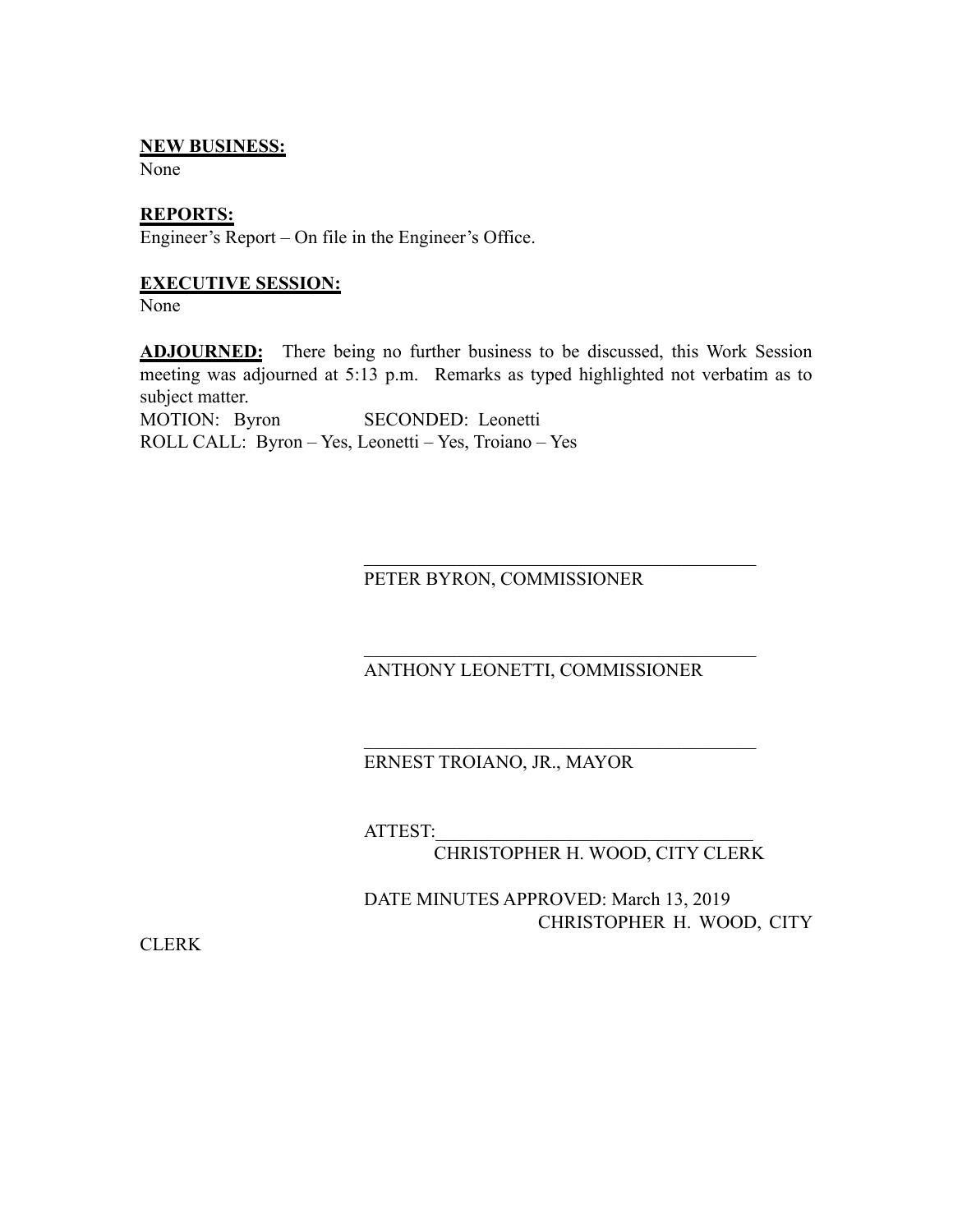## **REGULAR COMMISSION MINUTES OF THE WILDWOOD COMMISSIONERS IN THE COUNTY OF CAPE MAY, NEW JERSEY**

Wednesday, February 27, 2019 Commissioner's Meeting Room Time: 5:14 p.m.

### **MEETING CALLED**

Meeting called to order by the Mayor.

#### **PLEDGE OF ALLEGIANCE**

City Clerk leads in the Pledge of Allegiance to the Flag.

### **ROLL CALL**

City Clerk called the roll and the following Commissioners answered to their names: Byron – here, Leonetti – here, Troiano - here

#### **OTHERS ATTENDING**

James Oris, Jr., Remington & Vernick Engineers Mary Bittner, Solicitor C. D'Amico, Public Works Dir. Christopher H. Wood, City Clerk

#### **OPEN PUBLIC MEETING ANNOUNCEMENT**

As per N.J.S.A. 10:4-12, City Clerk read the Open Public Meetings Act Announcement.

#### **APPROVAL OF MINUTES:**

February 13, 2019 Work Session February 13, 2019 Regular Meeting February 13, 2019 Executive Session MOTION: Leonetti SECOND: Byron ROLL CALL: Byron – Yes, Leonetti – Yes, Troiano – Yes

#### **EARLY PUBLIC COMMENT:**

None.

#### **RESOLUTIONS:** City Clerk read the resolutions listed on the agenda.

70-2-19 Authorizing advertisements of bids specifications on March 6, 2019 for license to advertise on back of lifeguard stands for 2019 with bids being received on March 26, 2019

71-2-19 Authorizing Emergency Temporary Appropriations

72-2-19 Authorizing submission of recycling tonnage grant application to the NJDEP

73-2-19 Authorizing Change Order No. 1 as submitted by DeBlasio & Associates on behalf of Perna Finnigan for the project "Jefferson Ave. Water Utility Improvements" (\$16,784.41 decrease to a new total of \$40,803.39) 74-2-19 Amending contract with Remington & Vernick Engineers for "Water Tank Evaluation and Improvement Program" (\$36,500.00 increase to a new total of \$134,500.00)

75-2-19 Authorizing Change Order No. 1 as submitted by Remington & Vernick Engineers on behalf of Lindemon Construction for the project "Septic System at Rt. 47 Water Plant" (\$11,700.00 decrease to a n e w t o t a l o f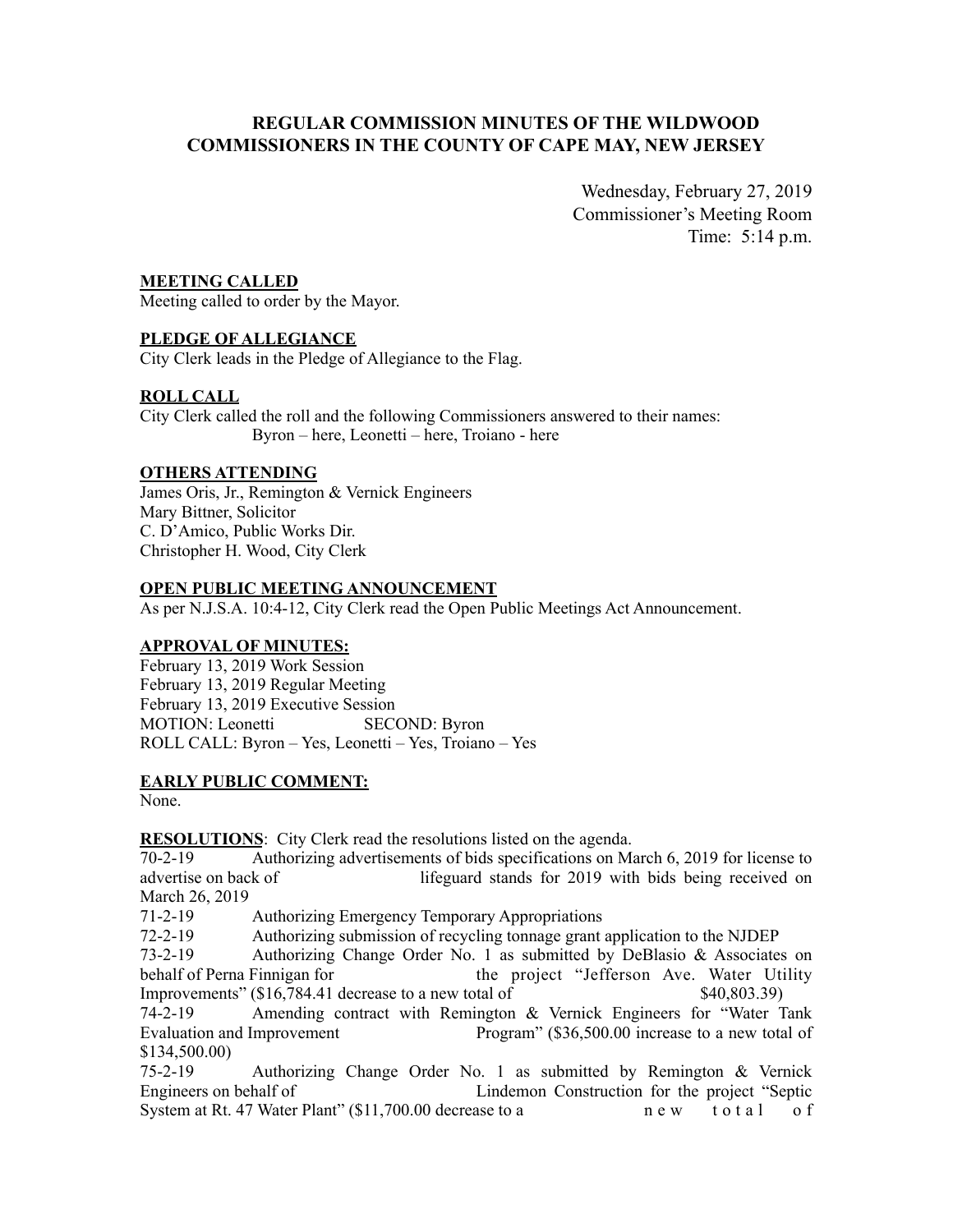\$90,570.00)

76-2-19 Approving Amusement Game License(s)

77-2-19 Authorizing refund of ambulance billing to Linda Clark due to duplicate payment (\$49.89)

78-2-19 Authorizing Change Order No. 1 as submitted by Remington & Vernick Engineers on behalf of Ricky Slade Construction for the project "Reconstruction of Magnolia Ave." (\$485.27 decrease to a new total o f \$476,125.47)

79-2-19 Authorizing an alternate to a fair and open contract pursuant to N.J.S.A. 19:44A OR 20.5 as appropriate to Richard Gabriel Associates of Horsham, PA re: Valuation of Post-Retirement Benefits to GASB 75 Standards (\$7,200.00) 80-2-19 Authorizing payment of bills in the amount of \$2,053,500.87 dated February 27,

2019

81-2-19 Authorizing filing of all reports and other data contained in this agenda

82-1-19 Authorizing an alternate to a fair and open contract pursuant to N.J.S.A. 19:44A OR20.5 as appropriate to Cherry Valley Tractor Sales re: Bobcat Compact Loader (\$21,065.49)

83-2-19 Authorizing Joseph O'Brien to provide Project Management Services for new public works facility (\$39,000.00)

MOTION: Byron SECOND: Leonetti

ROLL CALL: Byron – Yes, Leonetti – Yes, Troiano – Yes

#### **ORDINANCES:**

Deferred until March 13, 2019, 3:30 p.m.

#### **APPLICANTS:**

Raffle, Knights of Columbus, May 18, 2019, Wildwoods Convention Center Bingo, Crusader Club of Wildwood Catholic High School, March 2, 2019, 2901 New Jersey Ave. Bingo, Greater Wildwood Rotary Club, April 5, 2019, Wildwoods Convention Center MOTION: Byron SECOND: Leonetti

ROLL CALL: Byron – Yes, Leonetti – Yes, Troiano – Yes

**PUBLIC COMMENT:** During regularly scheduled Board of Commissioners Meeting. Remarks are limited to five (5) minutes per person. The City Clerk will be keeper of time and advise speaker when time has expired. Each member of the public will be permitted to speak only once per meeting. Criticism of public employees will be directed to the Human Resources Department during work hours only.

Al Brannen, Bennett Ave. – Asked for an update on the proposed Cape Assist Recover High School. The Mayor provided the update. He said the building's not in compliance. He noted that the Planning Board is set to meet on March 4 to discuss the application. He said this is not Wildwood's problem, it should be centralized in Middle Twp. Mr. Brannon said the instead of throwing the City a lifejacket, they're throwing us rocks.

Jack Morey, Morey's Piers –Said his group is getting ready for the Cedar Ave. parking lots, and thanked the Board for its support.

**ADJOURNED:** There being no further business to discuss, this meeting was adjourned at 5:25 pm. Remarks as typed highlighted not verbatim as to subject matter. MOTION: Byron SECOND: Leonetti ROLL CALL: Byron – Yes, Leonetti – Yes, Troiano – Yes